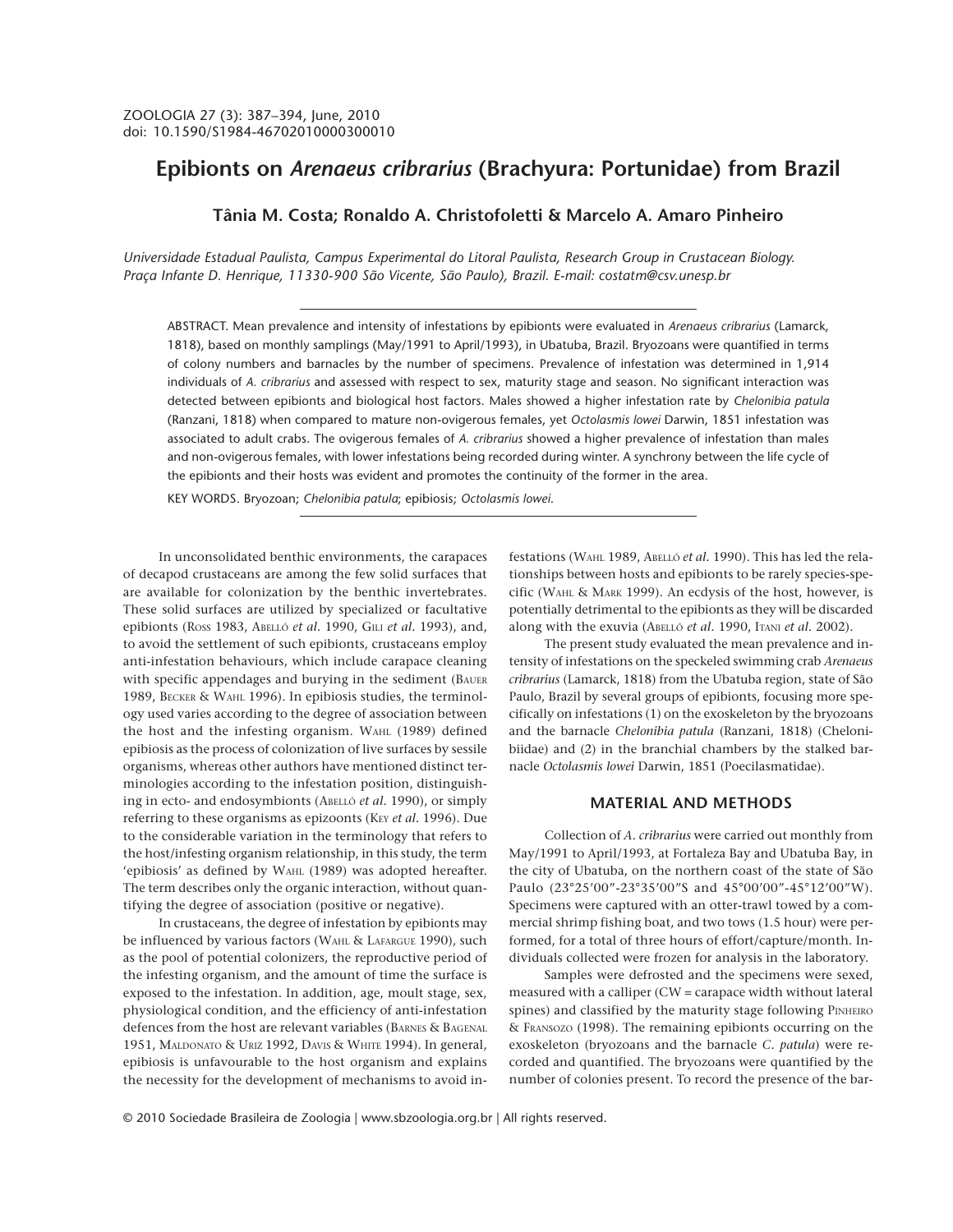nacle *O. lowei*, the cephalothorax of each specimen was removed and the branchial filaments in each side of the branchial chamber (left and right) were carefully inspected.

The prevalence of infestation, i.e. the proportion between infested hosts and the total number of crabs (KEY *et al.* 1997), was analyzed by log-linear models of contingency tables. The interaction amongst the following variables was examined: 1) season (spring, summer, fall, winter); 2) sex (males and nonovigerous females); 3) maturity (juveniles and adults); and 4) frequency of infestation (present or absent). The G-test was applied to examine the obtained data. When significant interactions were observed, the analysis was decomposed into 2x2 frequency tables and re-evaluated using G-test or Tukey test for multiple proportions (ZAR 1999, SOKAL & ROHLF 2003). Similarly, this procedure was applied to examine the variability of the prevalence of infestation (frequency: present or absent) during the reproductive period of the females, and the following variables were investigated: 1) season (spring, summer, fall, winter); 2) reproductive condition (ovigerous and non-ovigerous adult females).

To investigate the intensity of infestation, which describes the number of epibionts present in each host (KEY *et al.* 1997), a two-way ANOVA was performed for the variables: sex (male and female) and season (spring, summer, fall, winter). Homocedasticity was tested with the Barlett test and when homogeneity of variance assumption was not met, the Mann-Whitney test (for variable 'sex') and the Median test (for variable 'season') were applied. The correlation between intensity of infestation of epibionts and host size was evaluated using the Spearman Rank Correlation test. All analyses were performed at 5% significance level.

### **RESULTS**

A total of 1,914 specimens of *A. cribrarius* was sampled during the study period, of which 1,398 were mature and 516 immature individuals, respectively. Infestation was found only on mature crabs, with bryozoans corresponding to main epibiont group (12.7% of infested mature animals), followed by *C. patula* and *O. lowei* (on 5.6% and 3.8% of mature crabs, respectively) (Tab. I). The prevalence of infestation varied significantly with the variables tested (sex, maturity and season); however, no significant interactions were found (Tabs II and III). No significant seasonal variation was observed in the infestation of the crabs by the bryozoans (Tab. II) (Bartlett,  $\chi^2$  = 21.34,  $p = 0.003$ ; Median Test,  $\chi^2 = 1.59$ ,  $p = 0.661$ ), *C. patula* (ANOVA d.f. = 2, MS = 20.08, F = 1.32, p = 0.277) and *O. lowei* (Bartlett,  $\chi^2 = 57.50$ , p < 0.0001; Median Test,  $\chi^2 = 4.71$ , p = 0.203). Whilst a variation in the intensity of these taxa was not observed throughout the seasons, a significantly lower prevalence was noted during the winter (Fig. 1). In addition, the prevalence of infestation by *C. patula* was significantly lower during spring, and elevated rates of epibiosis were observed during the summer and the fall (Fig. 1).

The intensity of infestation on males and non-ovigerous

females did not vary significantly for bryozoans ( $U = 3567.00$ ), p = 0.27), *C. patula* (d.f. = 1, MS = 9.065, F = 0.598, p = 0.4437) nor *O. lowei* (U = 743.00, p = 0.86). Nonetheless, males showed significantly higher prevalence of infestation by *C. patula*, when compared to non-ovigerous females (Fig. 2). A different pattern was observed for the bryozoans and *O. lowei* (Tab. II). However, the ovigerous condition of the females was proven as important for the establishment of all the analyzed groups of epibionts in the present study, which could be verified by their prevalence when compared with non-ovigerous condition and males, respectively (Tab. III, Fig. 2). Adults showed significantly higher



Figures 1-2. *Arenaeus cribrarius*. Mean prevalence of infestation (%) by *C. patula*, Bryozoans and *O. lowei* in relation to the: (1) season; and (2) group of interest (adult male, non-ovigerous adult female, ovigerous female). Equal letters on the same group of vertical bars in each figure denote non-significant differences ( $p > 0.001$ ).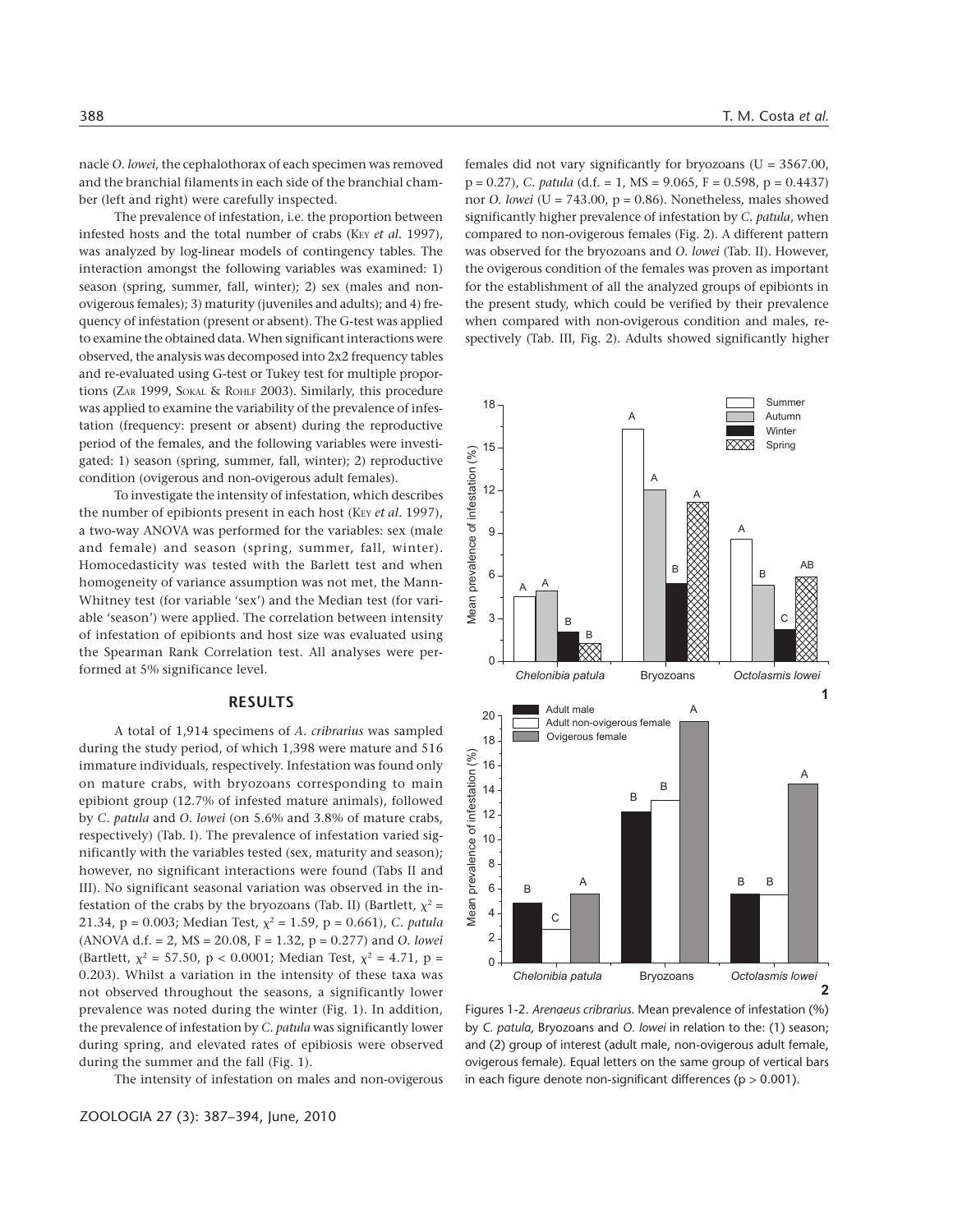| Season | Sex     | Total | <b>Bryozoans</b> |           | C. patula |           | O. lowei |           |
|--------|---------|-------|------------------|-----------|-----------|-----------|----------|-----------|
|        |         |       | Crabs            | Epibionts | Crabs     | Epibionts | Crabs    | Epibionts |
| Summer | Males   | 141   | 28               | 203       | 14        | 33        | 6        | 9         |
|        | Females | 100   | 33               | 218       | 13        | 66        | 8        | 10        |
| Fall   | Males   | 204   | 21               | 135       | 9         | 16        | 15       | 61        |
|        | Females | 327   | 31               | 298       | 15        | 43        | 9        | 27        |
| Winter | Males   | 175   | 11               | 32        | 2         | 3         | 8        | 26        |
|        | Females | 160   | 13               | 121       | 6         | 35        | 3        | 5         |
| Spring | Males   | 157   | 23               | 133       | 13        | 49        | 4        | 15        |
|        | Females | 134   | 18               | 108       | 6         | 25        | 0        | 0         |

Table I. *Arenaeus cribrarius*. Total number of mature crabs infested by epibionts in each season from the specimens collected in Ubatuba (São Paulo), from May/1991 to April/1993. (Total) Total number of crabs collected in each category, (Crabs) total of crabs infested, (Epibionts) total number of individuals or colonies of epibionts.

Table II. *Arenaeus cribrarius*. Significance of the Source of Variation (S.V.) of the log-linear models for the prevalence of infestation (I; present or absent) from the specimens collected in Ubatuba, São Paulo, from May/1991 to April/1993. (E) Season: spring, summer, fall, winter; (S) sex: males and non-ovigerous females; (M) maturity: juveniles and adults.

| S.V.         | d.f. | <b>Bryozoans</b> |          | C. patula |          | O. lowei |          |
|--------------|------|------------------|----------|-----------|----------|----------|----------|
|              |      | G                | p        | G         | p        | G        | P        |
| E*I          | 3    | 25.49            | < 0.0001 | 10.36     | 0.016    | 14.56    | 0.002    |
| $S^*$        |      | 0.36             | 0.551    | 41.14     | < 0.0001 | 0.62     | 0.432    |
| M*I          |      | 58.44            | < 0.0001 | 6.46      | 0.0110   | 17.26    | < 0.0001 |
| $E^*S^*$     | 3    | 3.79             | 0.285    | 4.58      | 0.205    | 6.12     | 0.106    |
| $E^*M^*I$    | 3    | 2.49             | 0.476    | 2.71      | 0.439    | 2.39     | 0.496    |
| $S^*M^*I$    |      | 0.86             | 0.355    | 0.10      | 0.752    | 0.69     | 0.408    |
| $E^*S^*M^*I$ | 3    | 0.07             | 0.996    | 0.29      | 0.963    | 0.22     | 0.975    |

Values in bold letters correspond to significance.

Table III. *Arenaeus cribrarius*. Significance of the Source of Variation (S.V.) of the log-linear models for the prevalence of infestation (I; present or absent) from the adult females collected in Ubatuba (São Paulo), from May/1991 to April/1993. (E) Season: spring, summer, fall, winter; (RC) reproductive condition: non-ovigerous females and ovigerous females.

| S.V.    | а.т. | Bryozoans       |       |      | C. patula |       | O. lowei |  |
|---------|------|-----------------|-------|------|-----------|-------|----------|--|
|         |      | u               |       | ◡    |           |       |          |  |
| RC*I    |      | 5.09            | 0.024 | 56.0 | < 0.0001  | 15.84 | < 0.0001 |  |
| $E*RC*$ |      | $^{\prime}$ .18 | 0.066 | 6.58 | 0.086     | 2.16  | 0.541    |  |

prevalence of infestation than juveniles for all epibionts studied (Tab. II). Only for *C. patula* a significant correlation between the intensity of epibiont infestation and the host size was detected (Spearman r = 0.33, d.f. = 51, t = 2.50, p = 0.016, Figs 3 and 4). The remaining epibionts showed no correlation between the intensity of infestation and the size of the crabs (Spearman r = 0.058, d.f. = 176, t = 0.7661,  $p = 0.445$ , for bryozoans; and Spearman r = 0.15, d.f. = 76, t = 1.3271, p = 0.188, for *O. lowei*, Figs 3 and 4).

## **DISCUSSION**

The presence of epibiont organisms on portunid crabs have been recorded by several authors, e.g. NEGREIROS-FRANSOZO *et al.* (1995) for *Callinectes danae* Smith, 1869 and *C. ornatus* Ordway, 1863, SANTOS (2002) for *Portunus spinimanus* Latreille, 1819, and MANTELATTO *et al.* (2003) for various portunid species sampled in the coast of the state of São Paulo, Brazil. In the species studied

ZOOLOGIA 27 (3): 387–394, June, 2010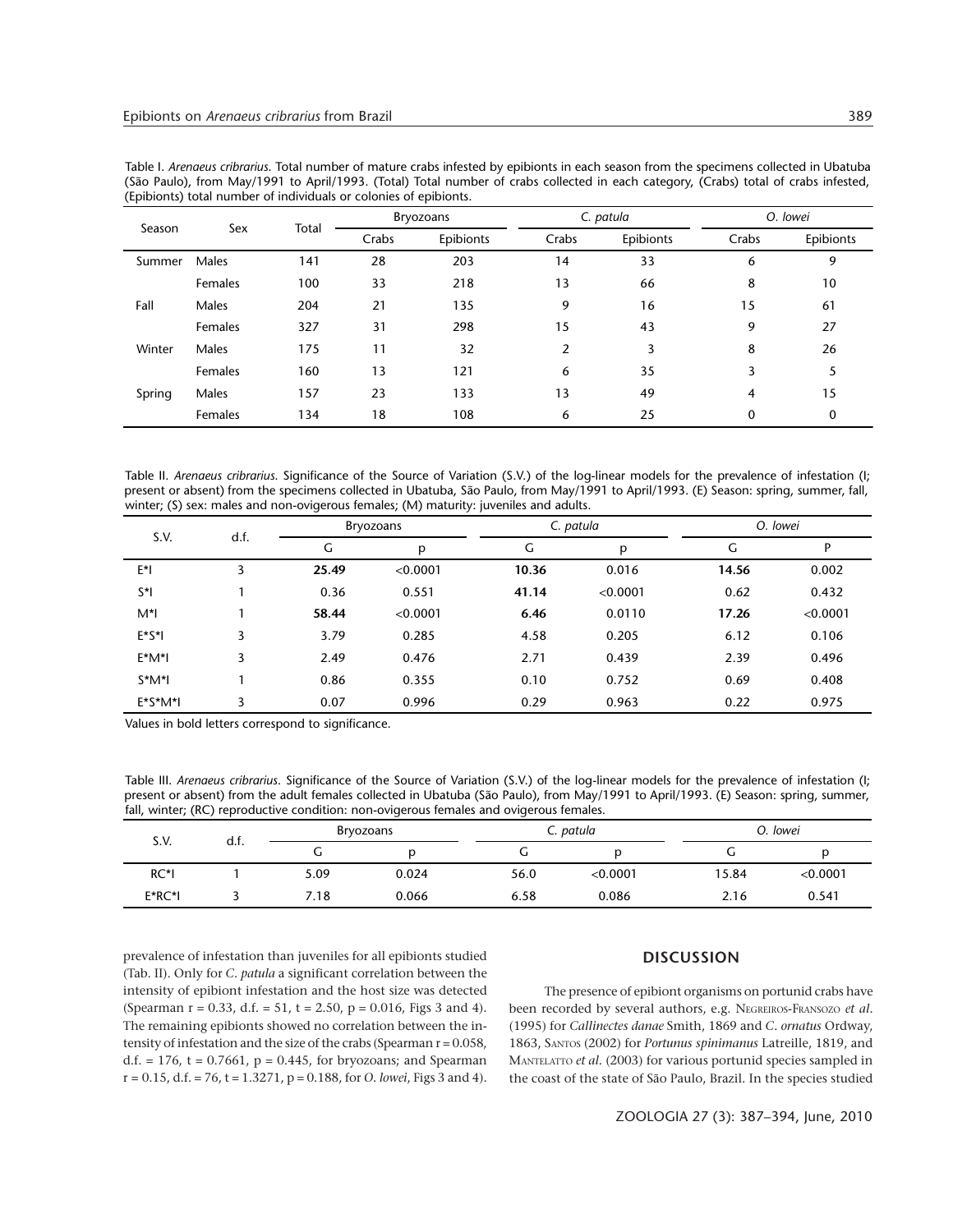

Figures 3-4. *Arenaeus cribrarius*. Spearman correlation analysis of prevalence (%) and intensity of infestation by the epibionts in relation to the host size: (3) prevalence of infestation (%); (4) intensity of infestation.

by those authors, the presence of the same epibionts registered in the present study could be verified. We detect the presence of *Chelonibia patula* in *C. danae* and *C. ornatus*; and *Octolasmis lowei* in *A. cribrarius*, *C. danae*, *C. ornatus* and *P. spinimanus*, indicating that these animals are generalists, due to wide diversity of hosts with which they are associated.

The interaction between bryozoans and the exoskeleton of portunids has been investigated previously, and studies have shown epibionts to cause variable effects. These varied from a negative impact to the host due to the increase in body weight, to benefits from the mimetic effects (INGLE 1983, KEY *et al.* 1999, OVERSTREET 1983, RASMUSSEN 1973, WAHL 1989), which is particularly important for the decorator crabs (PARAPAR *et al.* 1997, WICKSTEN 1980). Nonetheless, the infestations caused by bryozoans – *Alcyonidium albescens* Winston & Key, 1999, *Membranipora arborescens* (Canu & Bassler, 1928) and *Triticella elongata* (Osburn, 1912) – have a minimal negative impact towards the host, as verified in *C. sapidus* by K<sub>EY</sub> *et al.* (1999), where no special symbiosis was observed between the organisms. The pattern of the bryozoan colonies merges with the reticulated pattern of the carapace from *A. cribrarius*, and the bryozoans may benefit against predators by this association. Moreover, bryozoans benefit from the hosts through the additional substrates for settlement, feeding and reproduction. Despite the elevated infestation rate observed in the present study, the impact on the crab is low due to the negligible weight of the bryozoans.

Bryozoans are common infestants of sessile substrates and are also found as epibionts of mobile organisms, in both nektonic and benthonic hosts (KEY et al. 1996). Although there is a high diversity of described species (approximately 5,500 species according to ROCHA & D'HONDT 1999), a low diversity of bryozoans was observed as epibiont of mobile organisms as crabs, probably due the frequent ecdysis process of the host. Among the epibiont bryozoans, species of *Triticella* (Gymnolaemata: Ctenostomata: Triticellidae), as *Triticella flava* Dalyell, 1848, *Triticella capsularis* Gordon & Wear, 1999 and *Triticella elongata* (Osburn, 1912) were observed on crustacean decapods, mainly on portunid crabs (e.g. EGLESTON 1971, ABELLÓ & CORBERA 1996, KEY *et al.* 1999, GORDON & WEAR 1999 FERNANDEZ-LEBORANS 2003). In addition, other Ctenostomata, the species *Alcyonidium mamillatum* Alder, 1857, and species of Cheilostomata, as *Acanthodesia tenuis* (Desor, 1848), *Membranipora arborescens* (Canu & Bassler, 1928) and *Membranipora membranacea* (Linnaeus, 1767), were observed associated with brachyurans crabs (ABELLÓ & CORBERA 1996, KEY *et al.* 1999, MCGAW 2006, WINTER & MASUNARI 2006). Further studies about the identity of the bryozoans on *A. cribrarius* can bring important contributions to the knowledge about the interactions between both groups.

Amongst the various groups of invertebrate epibionts, barnacles are one of the most common, either by internal or external infestation (CHRISTIE & DALLEY 1987). The barnacles associated with brachyurans are represented by the Coronulidae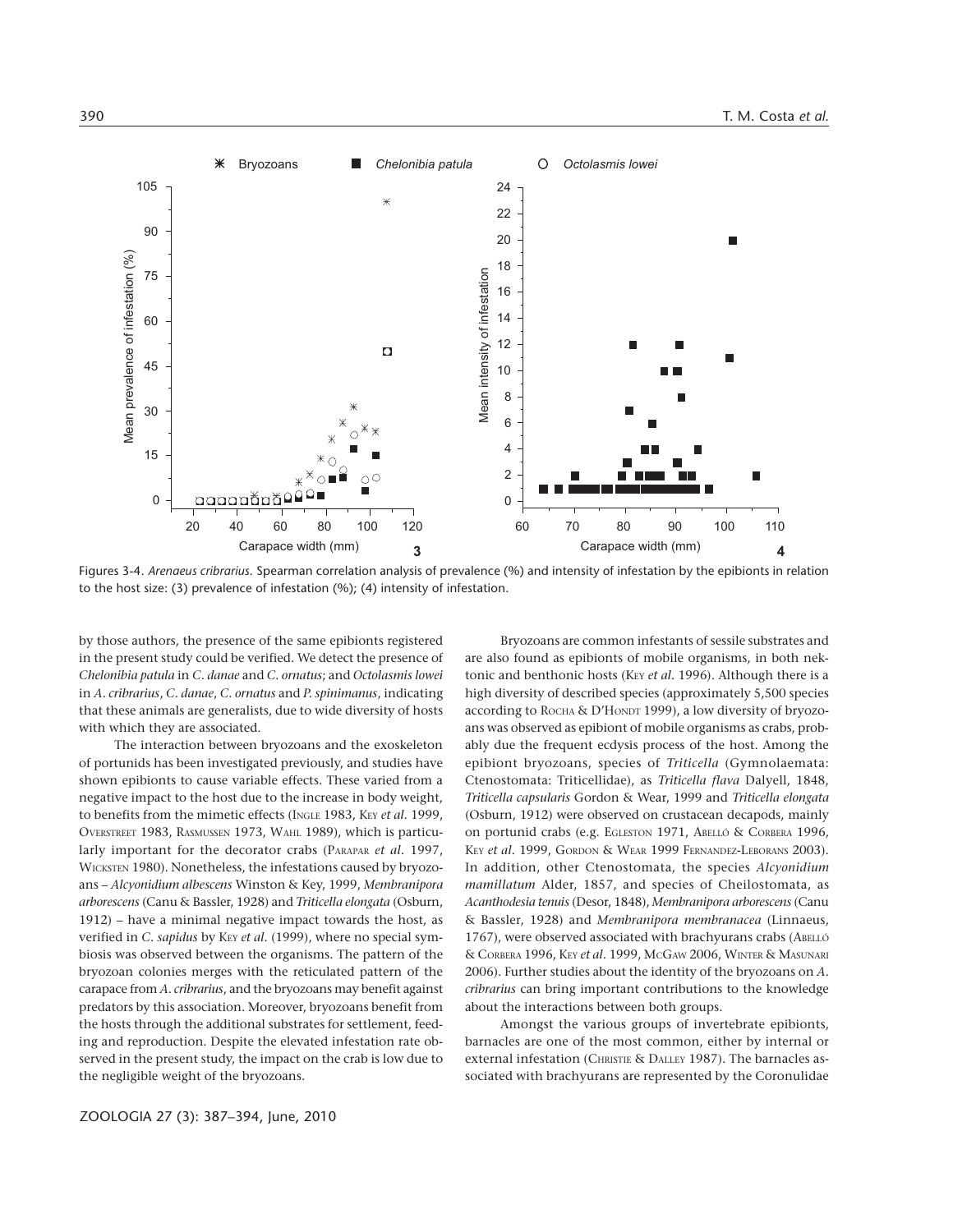and Balanidae families, and particularly, by the *Chelonibia* Leach, 1817 (Chelonibiidae) and *Amphibalanus* Darwin, 1854 (Balanidae) genera, respectively (PHILIPS & CANNON 1978, HAEFNER 1985, VAN ENGEL 1987, NEGREIROS-FRANSOZO *et al.* 1995). Barnacles of *Chelonibia* occur on the carapaces and appendages of pelagic crabs, on sea turtles and on other floating objects (KEY et *al.* 1997, PASTERNAK *et al.* 2002). According to OVERSTREET (1983), the barnacle *C. patula* may infest the portunid crabs of *Callinectes* (STUBBINGS 1967, NEGREIROS-FRANSOZO *et al.* 1995, KEY et al. 1997) and *Portunus* (SHIELDS 1992), and has also been recorded in a number of majids of *Libinia* Leach, 1815 (Pisinae) (PEARSE 1952). The distribution of *C. patula* on the host carapace is better correlated to larval settlement (PASTERNAK *et al.* 2002) than to the abrasion processes of the exoskeleton during burying (KEY *et al.* 1997). For PASTERNAK *et al.* (2002), cypris of *C. patula* chose the orientation and the location of settlement, and settled preferentially on the most elevated and central region of the carapace where water flow is more intense. Also, the role of chemical cues on larvae settlement has been described (MOLENOCK & GOMEZ 1972) influencing the dynamics of barnacle recruitment (ZARDUS & HADFIELD 2004) but never directly tested in the settlement of commensal barnacles.

The prevalence of infestation by the barnacle *C. patula* has also been recorded in males and females of other portunid crabs. In *C. sapidus*, infestation rate by this barnacle was higher in females than males, occurring in 70% of the females (KEY et *al.* 1997), corroborating earlier studies showing infestation by *C. patula* in females that had previously spawned two or three times (TAGATZ 1968, CRISP 1983). Hence, many authors have concluded that the higher infestation rate observed in females of *C. sapidus* could be explained by females entering anecdysis soon after puberty while males continue to grow (TRUITT 1939, VAN ENGEL 1958, TAGATZ 1968, PERRY 1975, OVERSTREET 1983, CRISP 1983). In the present study, males of *A. cribrarius* showed higher a infestation rate by *C. patula* compared to non-ovigerous females. This pattern could be the result of the significant correlation between host size and infestation intensity. As males reach larger sizes than females (PINHEIRO & HATTORI 2006), the former becomes more susceptible to settlement of cypris of *C. patula*.

Several species of brachyurans host stalked barnacles of *Octolasmis* (Gray, 1825) in their branchial chamber. A few authors have registered the occurrence of this barnacle in crabs (Dorippidae, Calappidae, Leucosiidae, Majidae, Portunidae and Xanthidae) and lobsters (Scyllaridae and Palinuridae) (JEFFRIES & VORIS 1983, JEFFRIES *et al.* 1984, 1991). In Brazil, YOUNG (1990), SANTOS (2002), SANTOS & BUENO (2002) and MANTELATTO *et al.* (2003) reported the infestation of the brachyurans by *O. lowei.* The association of the species from *Octolasmis* is due to the facilitated nutrient acquisition and the protection provided by the branchial chambers of the crabs, where the development of the epibiont is completed. These epibionts tend to select preferentially hosts in intermoult (SANTOS 2002) and settlement tends to increase after sexual maturity is reached. Moreover, according to JEFFRIES *et al.* (1992), in the crab *Scylla serrata* (Forskal, 1775), individuals having less than 12 instars are not infested by octolasmids because of the short intermoult period, which would prevent the growth and reproduction of the epibiont. The results from the present investigation concur with the above studies because adults of *A. cribrarius* showed higher prevalence of infestation by *O. lowei*, and the intermoult period in the adults would be sufficient for settlement, growth and reproduction of the epibiont to occur before the moulting of the host.

The duration of the intermoult period, the habitat distribution, and the burying behaviour of the host are determinant factors in the distribution of the species of *Octolasmis* (Ross 1983, JEFFRIES *et al.* 1992), and explain the clear differences in the prevalence amongst the host species (SANTOS & BUENO 2002). Furthermore, the epibionts can explore only a portion of the host population, affecting specific age, sex and even the environment (VORIS *et al.* 1994). The presence of *Octolasmis* species in the branchial chamber can affect the host in many ways: 1) reducing the water circulation and the gas exchange of the gills due to the fixation of the barnacle; 2) consuming the oxygen in the ventilatory water of the crab; and 3) obstructing of the ventilatory current in the host, which would elevate the energy spent in ventilation. However, according to GANNON & WHEATLY (1992), *Octolasmis muelleri* Coker, 1902 (Poecilasmatidae) depends on the ventilatory current from *C. sapidus* to survive, and those authors have not observed any significant perturbation caused by the presence of the epibiont. This barnacle may be detrimental to the host only during intense infestation, which is contrary to evidence from most of the brachyurans studied, where the interaction between the species of *Octolasmis* and the host is common.

Seasonal analysis is one of the methods to evaluate the interaction between the epibionts and the hosts, where it is possible to determine the compatibility of their life cycles. In the present study, there was a significant seasonal difference in the prevalence of infestation for *C. patula*, bryozoans and *O. lowei*, with lower infestation occurring during the winter. These results suggest that the epibionts have a synchronous life cycle with their hosts. As ovigerous females (along with males and non-ovigerous females) are less abundant during the coldest months (PINHEIRO & FRANSOZO 2002), therefore occur a subsequent reduction of the hosts available for epibiont settlement. Moreover, considering that the epibionts are available equally throughout the year, we should expect an increase in epibiont settlement per host. As the hosts showed lower proportion of infestation during the winter months suggesting that epibiont are also in lower availability during this season.

The quantitative analysis of the epibionts investigated has shown a higher prevalence of infestation in ovigerous females when compared to the remaining reproductive groups studied. Similar results were obtained in other portunid species (SHIELDS 1992, KEY *et al.* 1999, SANTOS & BUENO 2002), where the different infestation rates observed were regarded as the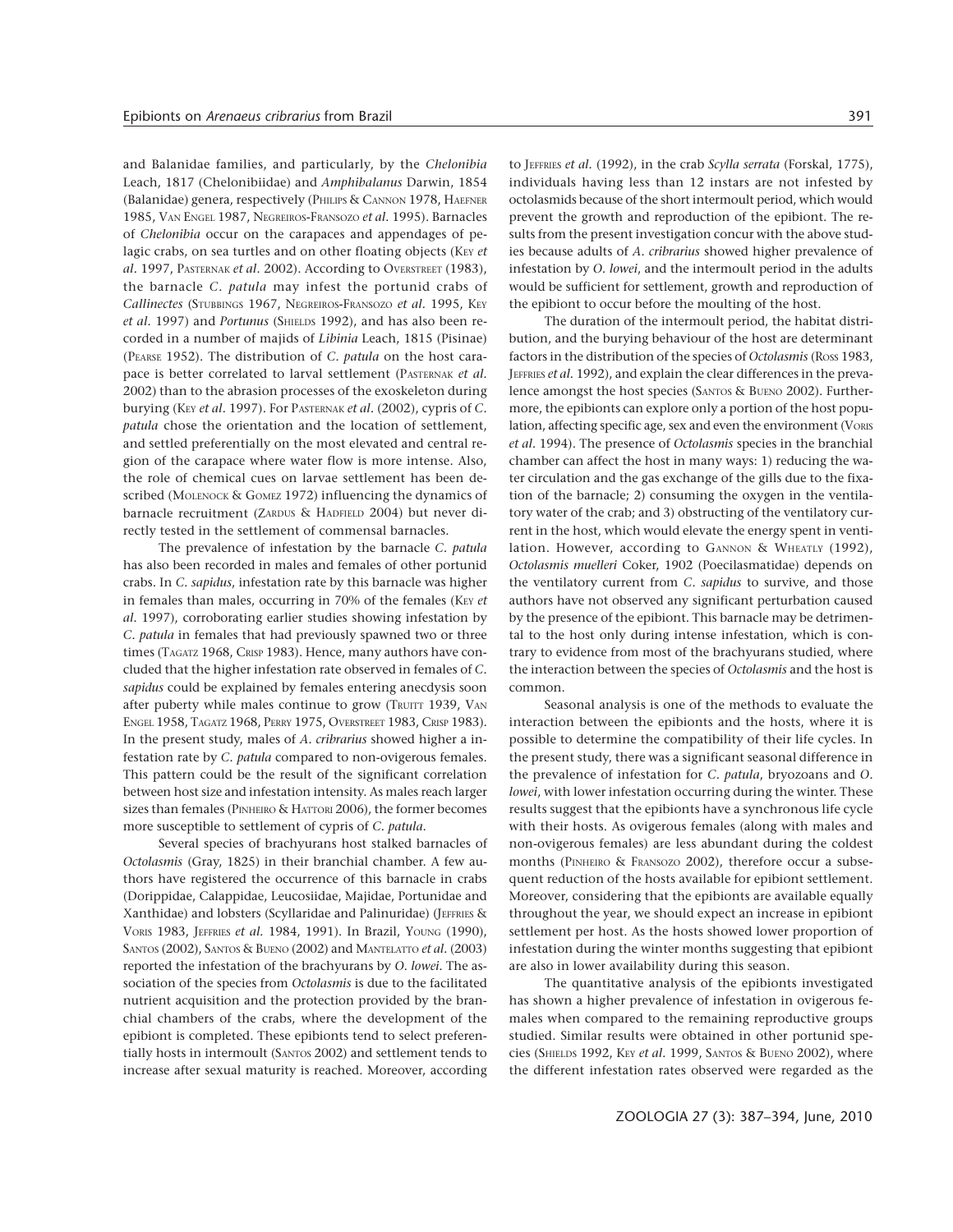result of the differential behaviour of the ovigerous females. Studying the infestation of bryozoans in *C. sapidus*, KEY et al. (1999), suggested that the higher infestation on ovigerous females, following the puberty moult, could be explained by the lower frequency of moults in females in relation to males. Thus, the infestation on ovigerous females in the present study may be caused by other factors, such as: 1) greater age and longer susceptibility to the settlement of bryozoan larvae; 2) the higher attractiveness to larval settlement; and 3) a longer period spent in high salinity waters. For the host species investigated in the present study, PINHEIRO & FRANSOZO (2002) have demonstrated that ovigerous females of *A. cribrarius* prefer deeper waters, higher salinities and sediment composed by coarser sand, which is utilized to shape their egg mass. During this period, females excavate a small depression in the sediment and use it as an incubation chamber, while their carapace stays partially uncovered and susceptible to colonization by epibionts (PINHEIRO & FRANSOZO 1999). In general, this species remains buried in the sediment, exposing only the rostral region and the upper surface of the chelipeds, where most of the epibiosis have been recorded. In addition, when females are carrying the egg mass, their natatory activity is slowed and cryptic behaviours are observed, which might enhance the settlement of the epibionts.

In crustaceans, ecdysis is the most limiting and relevant biological process affecting the epibiont/host interaction because the occurrence of ecdysis is directly related to the intermoult period. Therefore, the succession pattern of epibionts in crabs can be analysed, not only according to size, but also by the moult stage of the host. Accordingly, this pattern could provide evidence for the existence of a terminal moult in the host, which is unknown in many species of crustaceans (ABELLÓ *et al.* 1990, SHIELDS 1992, NEGREIROS-FRANSOZO *et al.* 1995). One possible explanation to this pattern is that epibiosis is correlated with the maturity size of the host because the epibionts are not relatively fast to establish and develop in juvenile crabs, since these ageclasses undergo ecdysis more frequently before puberty. On the other hand, the epibionts can develop continuously in adult crabs, where the intermoult period is longer (ABELLÓ *et al.* 1990). The prevalence of infestation was positively correlated to the host size in all groups examined, possibly, due to the larger area available for larval settlement. Conversely, larger crabs did not present infestation rates close to 100%, which would be evidence for the existence of a terminal moult, as suggested by ABELLÓ *et al.* (1990). Thus, in agreement with other portunids, *A. cribrarius* do not undergo a terminal moult after reaching sexual maturity.

#### **ACKNOWLEDGEMENTS**

We thank FAPESP for the PhD studentship awarded to Marcelo A.A. Pinheiro (Proc. # 1992/01752-8) and Adilson Fransozo for the access to the research infrastructure of the Departamento de Zoologia – IB/UNESP Botucatu. The experiments carried out in this study comply with the current laws of Brazil.

#### 392 T. M. Costa *et al.*

### **LITERATURE CITED**

- ABELLÓ, P. & J. CORBERA. 1996. Epibiont bryozoans (Bryozoa, Ctenostomatida) of the crab *Goneplax rhomboides* (Brachyura, Goneplacidae) off the Ebro delta (western Mediterranean). **Miscelania Zoologica 19**: 43-52.
- ABELLÓ, P.; R. VILLANEUVA & J.M. GILI. 1990. Epibiosis in deep-sea crab populations as indicator of biological and behavioural characteristics of the host. **Journal of the Marine Biological Association of the United Kingdom 70**: 687-695.
- BARNES, H. & T.B. BAGENAL. 1951. Observation on *Nephrops norvegicus* (L.) and on an epizoic population of *Balanus crenatus* Brug. **Journal of the Marine Biological Association of the United Kingdom 30**: 369-380.
- BAUER, R.T. 1989. Decapod crustacean grooming: functional morphology, adaptive value and phylogenetic significance, p. 49-74. *In*: B.E. FELGENHAUER & L. WATLING & A.B. THISTLE (Eds). **Functional morphology of feeding and grooming in Crustacea.** Rotterdam, Crustacean Issues, vol. 6, 320p.
- BECKER, K. & M. WAHL. 1996. Behaviour patterns as natural antifouling mechanisms of tropical marine crabs. **Journal of Experimental Marine Biology and Ecology 203**: 245- 258.
- CHRISTIE, A.O. & R. DALLEY. 1987. Barnacle fouling and its prevention, p. 419-433. *In*: A.J. SOUTHWARD (Ed). **Barnacle Biology.** Rotterdam, Crustacean Issues, vol. 5, 496.
- CRISP, D.J. 1983. *Chelonibia patula* (Ranzani), a pointer to the evolution of the complemental male. **Marine Biology Letters 4** (5): 281-294.
- DAVIS, A.R. & G.A. WHITE. 1994. Epibiosis in a guild of sessile subtidal invertebrates in southeastern Australia: a quantitative survey. **Journal of Experimental Marine Biology and Ecology 177**: 1-14.
- EGGLESTON, D. 1971. Synchronization between moulting in *Calocaris macandrea* (Decapoda) and reproduction in its epibiont *Triticella* (*sic*) *koreni*. **Journal of the Marine Biological Association of the United Kingdom 51**: 409- 410.
- FERNANDEZ-LEBORANS, G. 2003. Protist-bryozoan-crustacean hyperepibiosis on *Goneplax rhomboides* (Linnaeus, 1758) (Decapoda, Brachyura) from the NW Mediterranean coast. **Crustaceana 76** (4): 479-497.
- GANON, A.T. & M.G. WHEATLY. 1992. Physiological effects of an ectocommensal gill barnacle, *Octolasmis muelleri* on gas exchange in the blue crab *Callinectes sapidus*. **Journal of Crustacean Biology 12** (1): 11-18.
- GILI, J.M.; P. ABELLÓ & R. VILLANUEVA. 1993. Epibionts and intermoult duration in the crab *Bathynectes piperitus*. **Marine Ecology Progress Series 98**: 107-113.
- GORDON, D.P. & R.G. WEAR. 1999. A new ctenostome bryozoans ectosymbiotic with terminal-moult paddle crabs (Portunidae) in New Zealand. **New Zealand Journal of Zoology 26**: 373- 380.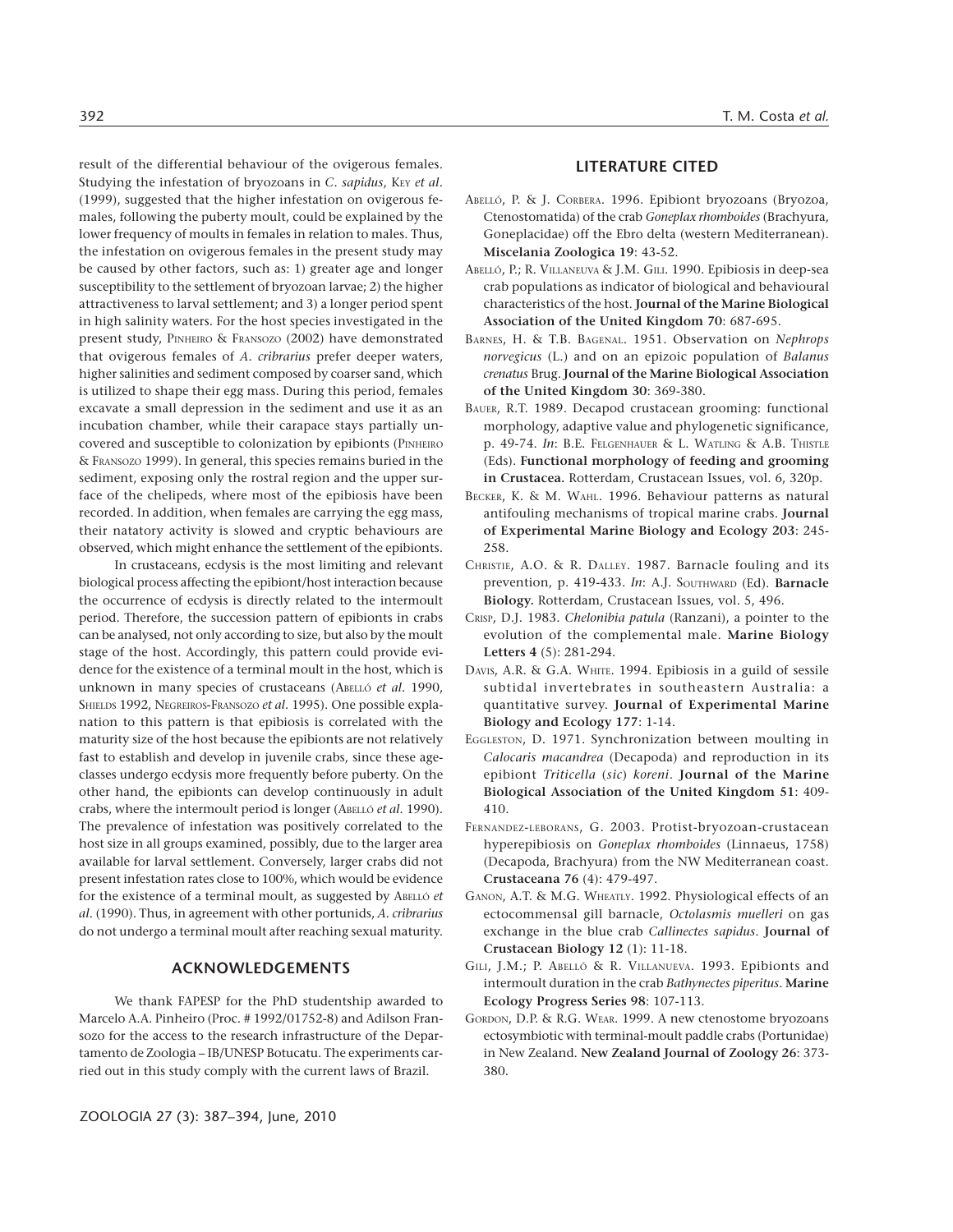- HAEFNER JR, P.A. 1985. Morphometry, reproduction, diet, and epizoites of *Ovalipes stephensoni* Williams, 1976 (Decapoda, Brachyura). **Journal of Crustacean Biology 5** (4): 658-672.
- INGLE, R.W. 1983. Shallow-water crabs. **Synopses of the British Fauna New Series 25**: 1-206.
- ITANI, G.; M. KATO & Y. SHIRAYAMA. 2002. Behaviour of the shrimp ectosymbionts, *Peregrinamor ohshimai* (Mollusca: Bivalvia) and *Phyllodurus* sp. (Crustacea: Isopoda) through host ecdyses. **Journal of the Marine Biological Association of the United Kingdom 82**: 69-78.
- JEFFRIES, W.B. & H.K. VORIS. 1983. The distribution, size, and reproduction of the pedunculate barnacle, *Octolasmis mülleri* (Coker, 1902), on the blue crab, *Callinectes sapidus* (Rathbun, 1896). **Fieldiana Zoology 16**: 1-10.
- JEFFRIES, W.B.; H.K. VORIS & C.M. YANG. 1984. Diversity and distribution of the pedunculate barnacle *Octolasmis* Gray, 1825, epizoic on the scyllarid lobster, *Thenus orientalis*. **Crustaceana 46** (3): 300-308.
- JEFFRIES, W.B.; H.K. VORIS & C.M. YANG. 1991. Species recognition among the pedunculate barnacles (Cirripedia: Thoracica) on the mangrove crabs, *Scylla serrata*. **Raffles Bulletin of Zoology 40** (1): 83-92.
- JEFFRIES, W.B.; H.K. VORIS & S. POOVACHIRANON. 1992. Age of the mangrove crab *Scylla serrata* at colonization by stalked barnacles of the genus *Octolasmis*. **Biological Bulletin 182**: 188-194.
- KEY JR, M.M.; J.E. WINSTON; J.W. VOLPE; W.B. JEFRIES & H.K. VORIS. 1999. Bryozoan fouling of the blue crab *Callinectes sapidus* at Beaufort North Carolina. **Bulletin of Marine Science 64** (3):513-533.
- KEY JR, M.M.; J.W. VOLPE; W.B. JEFFRIES & H.K, VORIS. 1997. Barnacles fouling of the blue crab *Callinectes sapidus* at Beaufort, North Carolina. **Journal of Crustacean Biology 17** (3): 424-439.
- KEY JR, M.M.; W.B. JEFFRIES; H.K. VORIS & C.M. YANG. 1996. Epizoic bryozoans, horseshoe crabs, and other mobile benthic substrates. **Bulletin of Marine Science 58** (2): 368-384.
- MALDONATO, M. & M.J. URIZ. 1992. Relationship between sponges and crabs: patterns of epibiosis on *Inachus aguiarii* (Decapoda: Majidae). **Marine Biology 113**: 281-286.
- MANTELATTO, F.L.; J.J. O'BRIEN & R. BIAGI. 2003. Parasites and symbionts of crabs from Ubatuba Bay, São Paulo State, Brazil. **Comparative Parasitology 70** (2): 211-214.
- MCGAW, I.J. 2006. Epibionts of sumpatric species of *Cancer* crabs in Barkley Sound, British Columbia. **Journal of Crustacean Biology 26** (1): 85-93.
- MOLENOCK, J. & E.D. GOMEZ. 1972. Larval stages and settlement of the barnacle *Balanus (Conopea) galeatus* (L.) (Cirripedia Thoracica). **Crustaceana 23**: 100-108.
- NEGREIROS-FRANSOZO, M.L.; T.M. COSTA & A. FRANSOZO. 1995. Epibiosis and molting in two species of *Callinectes* (Decapoda: Portunidae) from Brazil. **Revista Biologia Tropical 43** (1-3): 257-264.
- OVERSTREET, R.M. 1983. Metazoan Symbionts of Crustraceans, p. 155-250. *In*: A.J. PROVENZANO JR (Ed). **The Biology of Crustacea: Pathobiology.** New York, Academic Press, vol. 6, 290p.
- PARAPAR, J.; L. FERNANDEZ; E. GONZALEZ-GURRIARAN & R. MUIÑO. 1997. Epibiosis and masking material in the spider crab *Maja squinado* (Decapoda: Majidae) in the Ria de Arousa (Galicia, NW Spain). **Cahiers de Biologie Marine 38** (4): 221-234.
- PASTERNAK, Z.; A. ABELSON & Y. ACHITUV. 2002. Orientation of *Chelonibia patula* (Crustacea: Cirripedia) on the carapace of its crab host is determined by the feeding mechanism of the adult barnacles. **Journal of the Marine Biological Association of the United Kingdom 82**: 583-588.
- PEARSE, A.S. 1952. Parasitic Crustacea from the Texas coast. **Publication Institute of Marine Science, University of Texas 2** (2): 5-42.
- PERRY, H.M. 1975. The blue crab fishery in Mississippi. **Gulf Research Reports 5**: 39-57.
- PHILIPS, W.J. & L.R.G. CANNON. 1978. Ecological observations on the commercial sand crab, *Portunus pelagicus* (L.), and its parasite, *Sacculina granifera* Boschma, 1973 (Cirripedia: Rhizocephala). **Journal of Fish Diseases 1**: 137-149.
- PINHEIRO, M.A.A. & A. FRANSOZO. 1998. Sexual maturity of the speckled swimming crab *Arenaeus cribrarius* (Lamarck, 1818) (Decapoda, Brachyura, Portunidae), in the Ubatuba litoral, São Paulo state, Brazil. **Crustaceana 71** (4): 434-452.
- PINHEIRO, M.A.A. & A. FRANSOZO. 1999. Reproductive behavior of the swimming crab *Arenaeus cribrarius* (Lamarck, 1818) (Crustacea, Brachyura, Portunidae) in captivity. **Bulletin of Marine Science 64** (2): 243-253.
- PINHEIRO, M.A.A. & A. FRANSOZO. 2002. Reproductive of the speckled swimming crab *Arenaeus cribrarius* (Lamarck, 1818) (Brachyura, Portunidae), on the north coast of São Paulo State, Brazil. **Journal of Crustacean Biology 22** (2): 416- 428.
- PINHEIRO, M.A.A. & G.Y. HATTORI. 2006. Growth of the speckled swimming crab, *Arenaeus cribrarius* (Lamarck, 1818) (Crustacea, Brachyura, Portunidae), in Ubatuba (SP), Brazil. **Journal of Natural History 40** (21-22): 1331-1341.
- RASMUSSEN, E. 1973. Systematic and ecology of the is fjord marine fauna (Denmark). **Ophelia 11**: 1-495.
- ROCHA, R.M. & J.-L. D'HONDT. 1999. Filo Ectoprocta ou Bryozoa, p. 241-249. *In*: A.E. MIGOTTO & C.G. TIAGO (Eds). **Biodiversidade do Estado de São Paulo, Brasil: síntese do conhecimento ao final do século XX.** São Paulo, FAPESP, vol. 3, 310p.
- ROSS, D.M. 1983. Symbiotic relations, p. 163-212. *In*: F.J. VERNBERG & W.B. VERNBERG (Eds). **The biology of Crustacea: behavior and ecology.** New York, Academic Press, vol. 7, 383p.
- SANTOS, C. & S.L.S. BUENO. 2002. Infestation by *Octolasmis lowei* (Cirripedia: Poecilasmatidae) in *Callinectes danae* (Decapoda: Portunidae) from São Sebastião, Brazil. **Journal of Crustacean Biology 22** (2): 241-248.

ZOOLOGIA 27 (3): 387–394, June, 2010